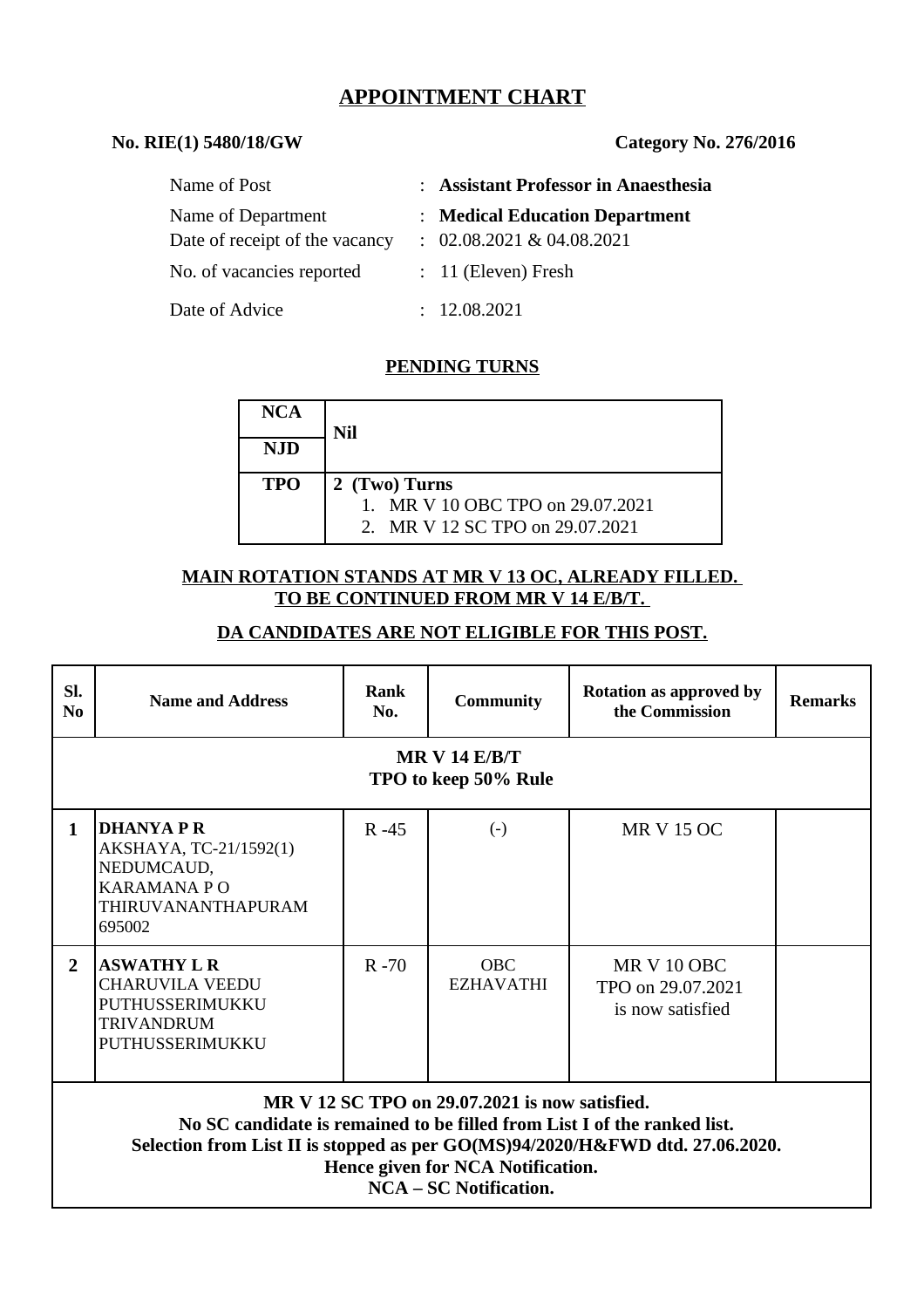| 3                                        | <b>BABIL RAJ S K</b><br><b>BABITHALAYAM</b><br>VAMANAPURAM PO<br>THIRUVANANTHAPURAM<br>695606                                                                                                                                                                 | R-88     | <b>EZHAVA</b>          | <b>MR V 14 E/B/T</b><br>TPO now satisfied |  |  |
|------------------------------------------|---------------------------------------------------------------------------------------------------------------------------------------------------------------------------------------------------------------------------------------------------------------|----------|------------------------|-------------------------------------------|--|--|
|                                          | <b>MR V 16 M.</b><br>No Muslim candidate is remained to be filled from List I of the ranked list.<br>Selection from List II is stopped as per GO(MS) 94/2020/H&FWD dtd. 27.06.2020.<br>Hence given for NCA Notification.<br><b>NCA - Muslim Notification.</b> |          |                        |                                           |  |  |
| 4                                        | <b>BINCY V THOMAS</b><br><b>APPILLIL HOUSE</b><br><b>THIRUVANIYOOR</b><br><b>ERNAKULAM</b><br>THIRUVANIYOOR PO - 682308                                                                                                                                       | $R - 46$ | $\left( \cdot \right)$ | <b>MR V 17 OC</b>                         |  |  |
| 5                                        | <b>NANDAKUMAR M N</b><br><b>NANDANAM</b><br>CHEMEMKODE/CHEMPAZHA<br>NTHY/TRIVANDRUM<br><b>TRIVANDRUM</b><br>695587                                                                                                                                            | $R - 93$ | <b>EZHAVA</b>          | <b>MR V 18 E/B/T</b>                      |  |  |
| 6                                        | <b>SHERIN SARA ROY</b><br><b>MANNIL HOUSE</b><br><b>KAIPATTOOR PO</b><br>PATHANAMTHITTA<br>689648                                                                                                                                                             | $R - 47$ | $(-)$                  | <b>MR V 19 OC</b>                         |  |  |
| <b>MR V 20 V</b><br>TPO to keep 50% Rule |                                                                                                                                                                                                                                                               |          |                        |                                           |  |  |
| 7                                        | <b>RAKESH KUMAR B</b><br>CHENCHERIL SUBHAGYA,<br>PADINJATTINKARA<br>NEAR RAILWAY STATION,<br><b>KOTTARAKARA</b><br><b>KOLLAM</b><br>691506                                                                                                                    | $R - 49$ | $\left( \cdot \right)$ | <b>MR V 21 OC</b>                         |  |  |
| MRV 22 LC/AI<br>TPO to keep 50% Rule     |                                                                                                                                                                                                                                                               |          |                        |                                           |  |  |
| 8                                        | <b>MOHAMED SHAJAS S</b><br><b>FLAT 5C SKYLINE</b><br><b>PALMSHADE</b><br><b>EDAPALLY</b><br><b>ERANAKULAM</b><br>682024                                                                                                                                       | $R - 50$ | $(-)$                  | <b>MR V 23 OC</b>                         |  |  |